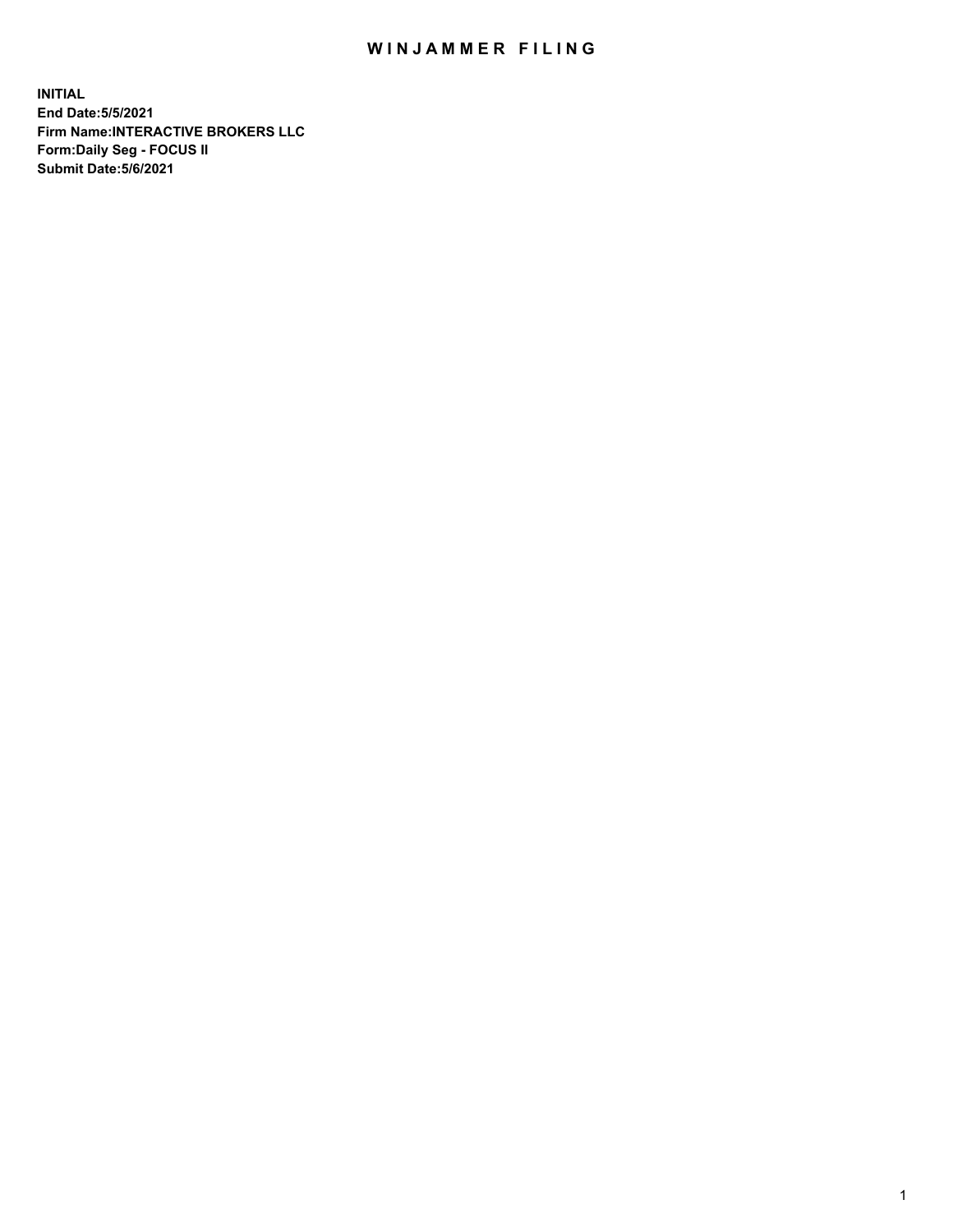**INITIAL End Date:5/5/2021 Firm Name:INTERACTIVE BROKERS LLC Form:Daily Seg - FOCUS II Submit Date:5/6/2021 Daily Segregation - Cover Page**

| Name of Company                                                                                                                                                                                                                                                                                                                | <b>INTERACTIVE BROKERS LLC</b>                                                                  |
|--------------------------------------------------------------------------------------------------------------------------------------------------------------------------------------------------------------------------------------------------------------------------------------------------------------------------------|-------------------------------------------------------------------------------------------------|
| <b>Contact Name</b>                                                                                                                                                                                                                                                                                                            | <b>James Menicucci</b>                                                                          |
| <b>Contact Phone Number</b>                                                                                                                                                                                                                                                                                                    | 203-618-8085                                                                                    |
| <b>Contact Email Address</b>                                                                                                                                                                                                                                                                                                   | jmenicucci@interactivebrokers.c<br>om                                                           |
| FCM's Customer Segregated Funds Residual Interest Target (choose one):<br>a. Minimum dollar amount: ; or<br>b. Minimum percentage of customer segregated funds required:%; or<br>c. Dollar amount range between: and; or<br>d. Percentage range of customer segregated funds required between:% and%.                          | $\overline{\mathbf{0}}$<br>$\overline{\mathbf{0}}$<br>155,000,000 245,000,000<br>0 <sub>0</sub> |
| FCM's Customer Secured Amount Funds Residual Interest Target (choose one):<br>a. Minimum dollar amount: ; or<br>b. Minimum percentage of customer secured funds required:%; or<br>c. Dollar amount range between: and; or<br>d. Percentage range of customer secured funds required between:% and%.                            | $\overline{\mathbf{0}}$<br>$\overline{\mathbf{0}}$<br>80,000,000 120,000,000<br>0 <sub>0</sub>  |
| FCM's Cleared Swaps Customer Collateral Residual Interest Target (choose one):<br>a. Minimum dollar amount: ; or<br>b. Minimum percentage of cleared swaps customer collateral required:% ; or<br>c. Dollar amount range between: and; or<br>d. Percentage range of cleared swaps customer collateral required between:% and%. | $\overline{\mathbf{0}}$<br>$\overline{\mathbf{0}}$<br>0 <sub>0</sub><br>0 <sub>0</sub>          |

Attach supporting documents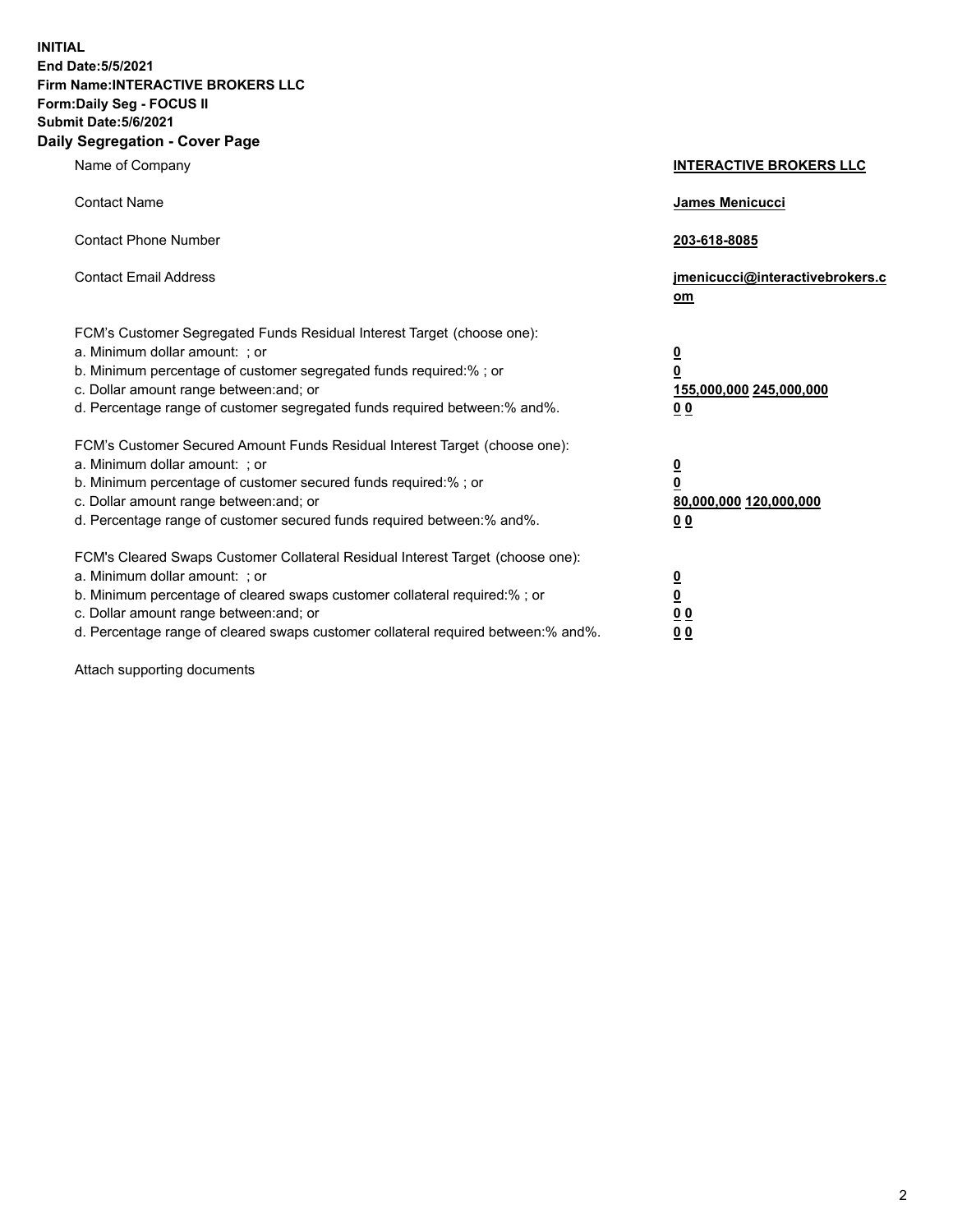## **INITIAL End Date:5/5/2021 Firm Name:INTERACTIVE BROKERS LLC Form:Daily Seg - FOCUS II Submit Date:5/6/2021 Daily Segregation - Secured Amounts**

|     | Foreign Futures and Foreign Options Secured Amounts                                               |                                                |
|-----|---------------------------------------------------------------------------------------------------|------------------------------------------------|
|     | Amount required to be set aside pursuant to law, rule or regulation of a foreign                  | $0$ [7305]                                     |
|     | government or a rule of a self-regulatory organization authorized thereunder                      |                                                |
| 1.  | Net ledger balance - Foreign Futures and Foreign Option Trading - All Customers                   |                                                |
|     | A. Cash                                                                                           | 470,920,830 [7315]                             |
|     | B. Securities (at market)                                                                         | $0$ [7317]                                     |
| 2.  | Net unrealized profit (loss) in open futures contracts traded on a foreign board of trade         | 31,616,955 [7325]                              |
| 3.  | Exchange traded options                                                                           |                                                |
|     | a. Market value of open option contracts purchased on a foreign board of trade                    | 94,689 [7335]                                  |
|     | b. Market value of open contracts granted (sold) on a foreign board of trade                      | -2,179 [7337]                                  |
| 4.  | Net equity (deficit) (add lines 1. 2. and 3.)                                                     | 502,630,295 [7345]                             |
| 5.  | Account liquidating to a deficit and account with a debit balances - gross amount                 | 17,582 [7351]                                  |
|     | Less: amount offset by customer owned securities                                                  | 0 [7352] 17,582 [7354]                         |
| 6.  | Amount required to be set aside as the secured amount - Net Liquidating Equity                    | 502,647,877 [7355]                             |
|     | Method (add lines 4 and 5)                                                                        |                                                |
| 7.  | Greater of amount required to be set aside pursuant to foreign jurisdiction (above) or line<br>6. | 502,647,877 [7360]                             |
|     | FUNDS DEPOSITED IN SEPARATE REGULATION 30.7 ACCOUNTS                                              |                                                |
| 1.  | Cash in banks                                                                                     |                                                |
|     | A. Banks located in the United States                                                             | 106,465,042 [7500]                             |
|     | B. Other banks qualified under Regulation 30.7                                                    | 0 [7520] 106,465,042 [7530]                    |
| 2.  | <b>Securities</b>                                                                                 |                                                |
|     | A. In safekeeping with banks located in the United States                                         | 299,997,000 [7540]                             |
|     | B. In safekeeping with other banks qualified under Regulation 30.7                                | 0 [7560] 299,997,000 [7570]                    |
| 3.  | Equities with registered futures commission merchants                                             |                                                |
|     | A. Cash                                                                                           | $0$ [7580]                                     |
|     | <b>B.</b> Securities                                                                              | $0$ [7590]                                     |
|     | C. Unrealized gain (loss) on open futures contracts                                               | $0$ [7600]                                     |
|     | D. Value of long option contracts                                                                 | $0$ [7610]                                     |
|     | E. Value of short option contracts                                                                | 0 [7615] 0 [7620]                              |
| 4.  | Amounts held by clearing organizations of foreign boards of trade                                 |                                                |
|     | A. Cash                                                                                           | $0$ [7640]                                     |
|     | <b>B.</b> Securities                                                                              | $0$ [7650]                                     |
|     | C. Amount due to (from) clearing organization - daily variation                                   | $0$ [7660]                                     |
|     | D. Value of long option contracts                                                                 | $0$ [7670]                                     |
|     | E. Value of short option contracts                                                                | 0 [7675] 0 [7680]                              |
| 5.  | Amounts held by members of foreign boards of trade                                                |                                                |
|     | A. Cash                                                                                           | 201,965,797 [7700]                             |
|     | <b>B.</b> Securities                                                                              | $0$ [7710]                                     |
|     | C. Unrealized gain (loss) on open futures contracts                                               | 24,873,095 [7720]                              |
|     | D. Value of long option contracts                                                                 | 94,689 [7730]                                  |
|     | E. Value of short option contracts                                                                | <u>-2,179</u> [7735] <u>226,931,402</u> [7740] |
| 6.  | Amounts with other depositories designated by a foreign board of trade                            | $0$ [7760]                                     |
| 7.  | Segregated funds on hand                                                                          | $0$ [7765]                                     |
| 8.  | Total funds in separate section 30.7 accounts                                                     | 633,393,444 [7770]                             |
| 9.  | Excess (deficiency) Set Aside for Secured Amount (subtract line 7 Secured Statement               | 130,745,567 [7380]                             |
|     | Page 1 from Line 8)                                                                               |                                                |
| 10. | Management Target Amount for Excess funds in separate section 30.7 accounts                       | 80,000,000 [7780]                              |
| 11. | Excess (deficiency) funds in separate 30.7 accounts over (under) Management Target                | 50,745,567 [7785]                              |
|     |                                                                                                   |                                                |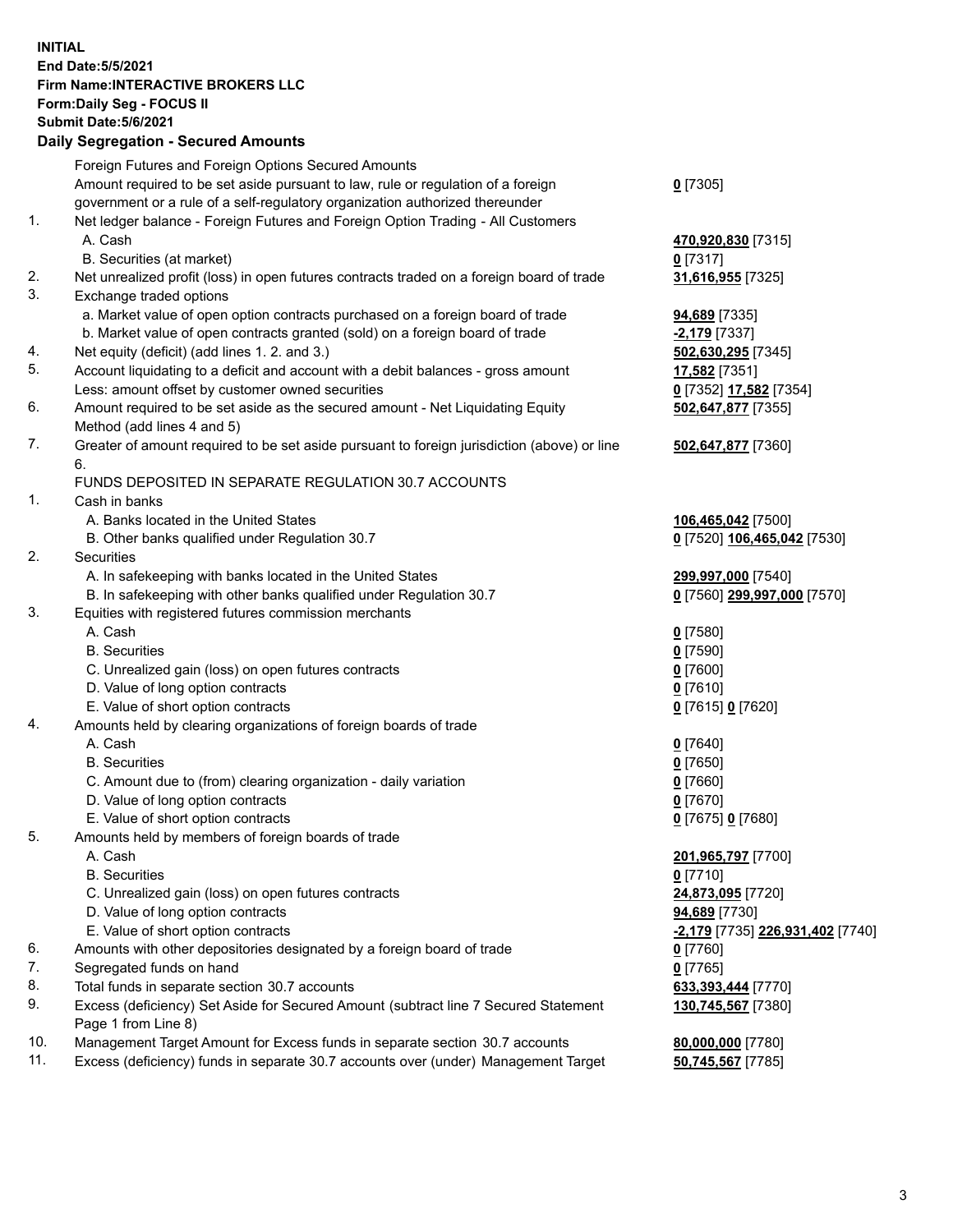**INITIAL End Date:5/5/2021 Firm Name:INTERACTIVE BROKERS LLC Form:Daily Seg - FOCUS II Submit Date:5/6/2021 Daily Segregation - Segregation Statement** SEGREGATION REQUIREMENTS(Section 4d(2) of the CEAct) 1. Net ledger balance A. Cash **6,479,081,772** [7010] B. Securities (at market) **0** [7020] 2. Net unrealized profit (loss) in open futures contracts traded on a contract market **333,527,497** [7030] 3. Exchange traded options A. Add market value of open option contracts purchased on a contract market **338,219,105** [7032] B. Deduct market value of open option contracts granted (sold) on a contract market **-263,761,652** [7033] 4. Net equity (deficit) (add lines 1, 2 and 3) **6,887,066,722** [7040] 5. Accounts liquidating to a deficit and accounts with debit balances - gross amount **1,341,043** [7045] Less: amount offset by customer securities **0** [7047] **1,341,043** [7050] 6. Amount required to be segregated (add lines 4 and 5) **6,888,407,765** [7060] FUNDS IN SEGREGATED ACCOUNTS 7. Deposited in segregated funds bank accounts A. Cash **1,458,684,322** [7070] B. Securities representing investments of customers' funds (at market) **3,193,968,060** [7080] C. Securities held for particular customers or option customers in lieu of cash (at market) **0** [7090] 8. Margins on deposit with derivatives clearing organizations of contract markets A. Cash **1,986,598,577** [7100] B. Securities representing investments of customers' funds (at market) **427,854,764** [7110] C. Securities held for particular customers or option customers in lieu of cash (at market) **0** [7120] 9. Net settlement from (to) derivatives clearing organizations of contract markets **16,844,305** [7130] 10. Exchange traded options A. Value of open long option contracts **337,934,433** [7132] B. Value of open short option contracts **-263,616,992** [7133] 11. Net equities with other FCMs A. Net liquidating equity **0** [7140] B. Securities representing investments of customers' funds (at market) **0** [7160] C. Securities held for particular customers or option customers in lieu of cash (at market) **0** [7170] 12. Segregated funds on hand **0** [7150] 13. Total amount in segregation (add lines 7 through 12) **7,158,267,469** [7180] 14. Excess (deficiency) funds in segregation (subtract line 6 from line 13) **269,859,704** [7190] 15. Management Target Amount for Excess funds in segregation **155,000,000** [7194] 16. Excess (deficiency) funds in segregation over (under) Management Target Amount Excess **114,859,704** [7198]